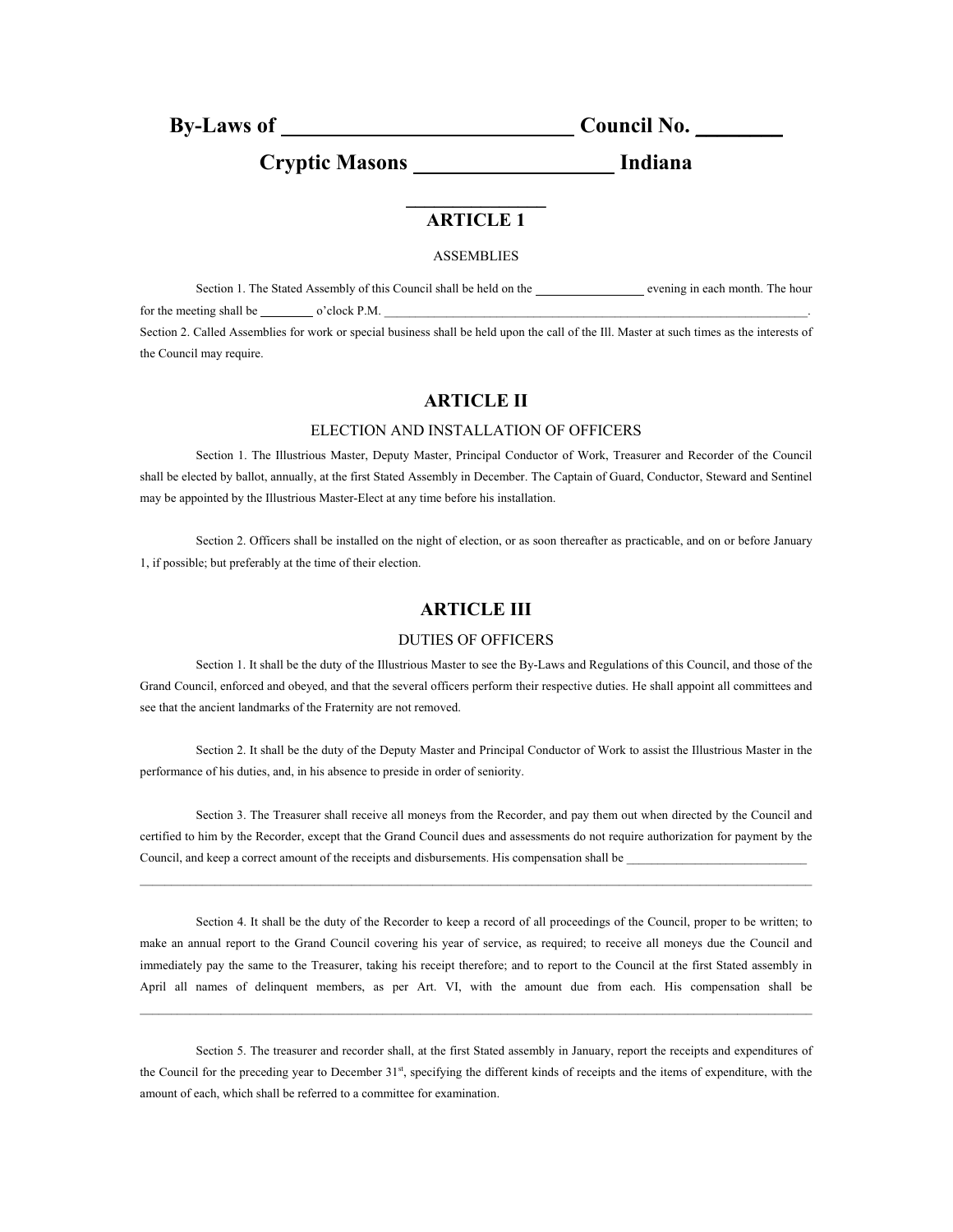Section 6. It shall be the duty of the Sentinel to tyle the Council, serve notices and summonses, in the absence of a Custodian keep the rooms and furniture in order, and perform other customary duties. His compensation shall be

 $\mathcal{L}_\text{max} = \frac{1}{2} \sum_{i=1}^{n} \mathcal{L}_\text{max} = \frac{1}{2} \sum_{i=1}^{n} \mathcal{L}_\text{max} = \frac{1}{2} \sum_{i=1}^{n} \mathcal{L}_\text{max} = \frac{1}{2} \sum_{i=1}^{n} \mathcal{L}_\text{max} = \frac{1}{2} \sum_{i=1}^{n} \mathcal{L}_\text{max} = \frac{1}{2} \sum_{i=1}^{n} \mathcal{L}_\text{max} = \frac{1}{2} \sum_{i=1}^{n} \mathcal{L}_\text{max} = \frac{1}{$ 

## **ARTICLE IV**

#### TRUSTEES

This Council shall have three Trustees whose terms of office shall be for three years, they to be elected by a ballot at the regular election, one annually; *in case the Council does not choose to elect Trustees,* the three principal officers of the Council shall be and act as such Trustees. The duties of such Trustees, or the three principal officers, as the case may be, shall be to manage the business affairs of the Council, control and manage any and all property of the Council, with full power to rent and keep in repair in such manner and to such extent as in their judgment will be for the best interests of the Council, subject, at all times to the instructions, orders and authority of the Council.

### **ARTICLE V**

#### COMMITTEES

Section 1. Immediately after his installation the Illustrious Master shall appoint three members of the Council as a standing Committee on Finance, whose duty it shall be to examine the books and accounts of the Recorder and Treasurer and all bills and claims against the Council, and no allowance shall be made until such examination, except by unanimous consent of the Council.

Section 2. Every member on a committee shall attend the call of the chairman, who shall be the first person named on said committee, and in case of his neglect to call the committee together, or in his absence or other cause, the committee shall attend the call of the next person named.

Section 3. The report of Committee on Character shall be made verbally, and no record shall be made of the nature of the report.

### **ARTICLE VI**

### DUES – SUSPENSION – RESTORATION – REMISSION

Section 1. The dues of this Council shall be  $\qquad \qquad$  dollars per year in addition to the Grand Council Assessment payable in advance on January first.

Section 2. A member who has not paid his current dues by April first is delinquent and shall be reported as such by the Recorder to the Council at its first Stated Assembly in April, whereupon the Illustrious Master *may* direct the Recorder to serve ten days' notice upon such delinquent, by mail or otherwise at his last known post office address, which shall be considered sufficient notice even though returned undelivered, to pay such arrearages on or before the first Stated Assembly in June, or give just cause either in person or by writing at that time why he should not be suspended for such non-payment; and any failure to act as indicated shall be sufficient ground for declaring the delinquent indefinitely suspended, on motion, by a majority of the vote of the members present. The Recorder shall make an accurate record of all such proceedings in the minutes.

Section 3. Payment of the amount of dues for which suspended within one year after suspension, shall be reported to the Council by the Recorder at a Stated Assembly, whereupon such suspended member shall be declared fully restored to membership, as of that date, of which action the Recorder shall make a record in the minutes.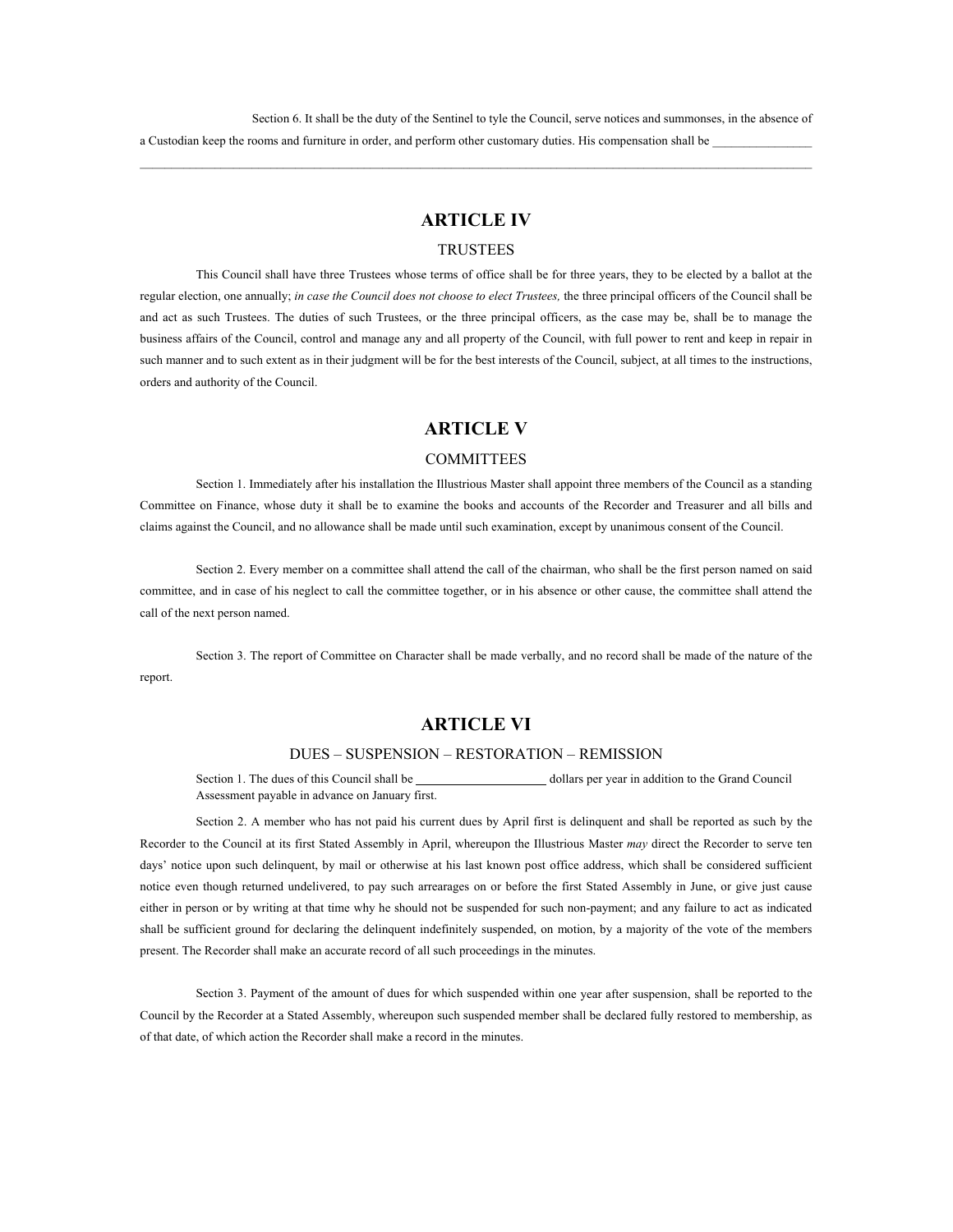Section 4. Payment of the amount of dues for which suspended at any time after one year from the date of suspension, shall be reported to the Council by the Recorder at a Stated Assembly, when a majority vote of the members present shall fully restore the one suspended to membership, as of that date, of which action the Recorder shall make a record of in the minutes.

Section 5. The Council at a Stated assembly may remit the dues of a member for which he was suspended and thereby restore him to his former standing in the Council; but any suggestion for such remission must have been received at a previous Stated Assembly, referred to and reported upon by a committee.

Section 6. Any such restoration (or remission) shall date from the action of the Council and not from the date of payment of the arrearages to the Recorder.

## **ARTICLE VII**

#### FEE FOR THE DEGREES

Every candidate for the degrees must deposit with his petition the sum of dollars, which shall be in full for the degrees.

## **ARTICLE VIII**

#### MEMBERSHIP FEE

The fee for affiliation shall be dollars, and a demit *must* be attached to such petition for affiliation before it can be received. Fee for Plural Membership shall be  $\qquad \qquad$  and no less than \$25.00

## **ARTICLE IX**

#### **REJECTION**

In case of rejection the money accompanying a petition shall be returned to the petitioner.

## **ARTICLE X**

### DEMITS

Any Companion wishing to demit from this Council shall present his request in writing for that purpose, at a Stated Assembly, accompanied by a receipt in full, or ledger credit, for all dues and demands to such Stated Assembly. If no charges are pending the demit shall be granted, without vote, and dated as of the Stated Assembly when so is granted. A demit is final and absolute, and a transfer of membership otherwise is illegal. If dues have been paid beyond date of demit, a pro rata rebate shall be made by the Council.

### **ARTICLE XI**

## ORDER OF BUSINESS AND RULES

Section 1. The order of business shall be:

- (a) Reading and approval of minutes of preceding Assemblies.
- (b) Presenting and referring petitions.
- (c) Reports of standing committees.
- (d) Reports of select committees.
- (e) Balloting for candidates.
- (f) Unfinished business.
- (g) Miscellaneous business.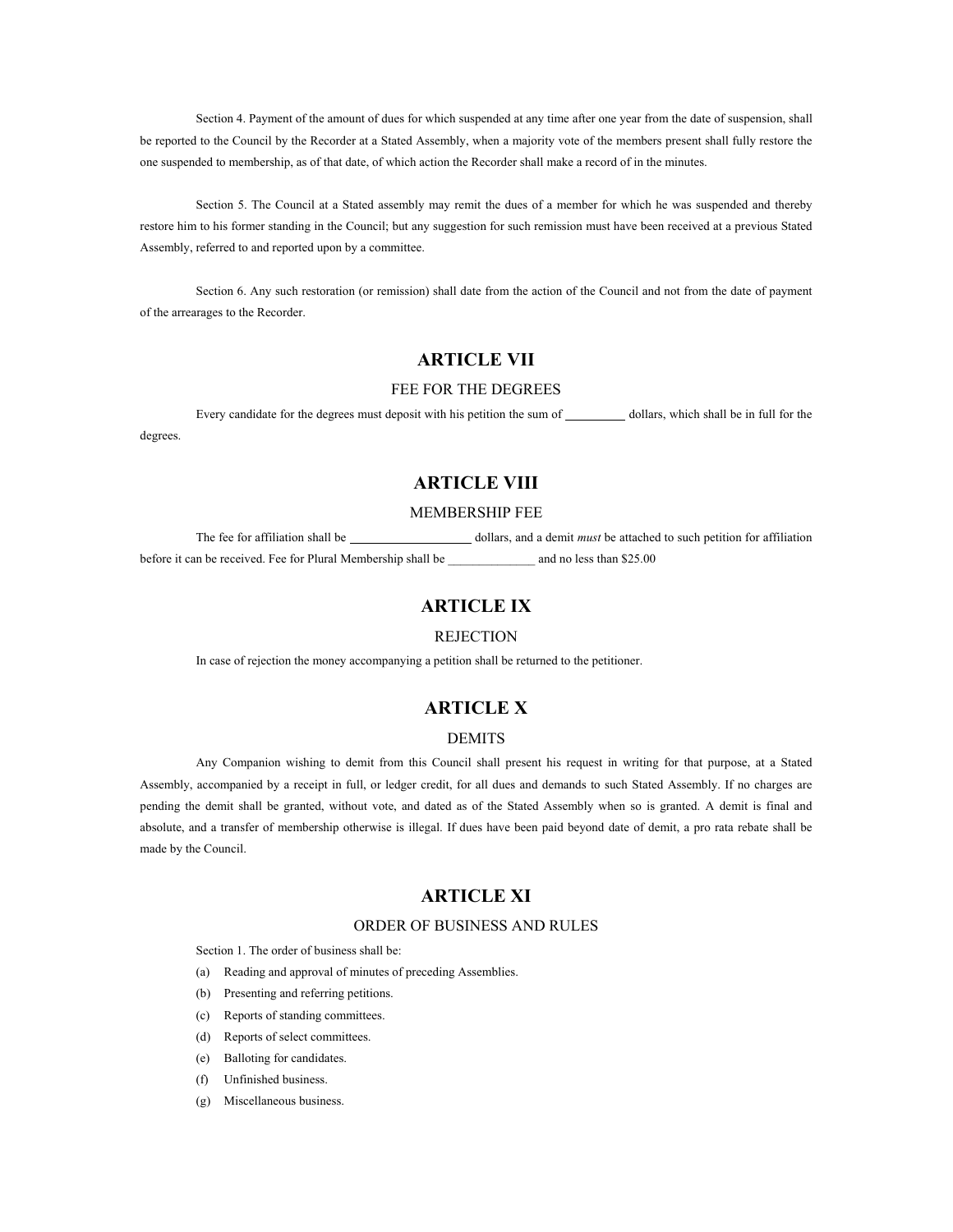(h) Conferring degrees

Section 2. The Illustrious Master or the presiding officer shall be the judge of all questions of order that may arise, and there shall be no appeal to the Council from his decision.

Section 3. When a motion is made and seconded it shall, before debate, be stated by the Illustrious Master. Every motion shall be made in writing, if requested by any Companion, but a motion may be withdrawn by the Companion making it, with the consent of the second, before amendment or discussion.

Section 4. The Illustrious Master shall put all questions distinctly. If a division is called for he shall request those who voted in the affirmative to rise, and count them, then the negative, and declare the result, and in case of a tie he shall cast the deciding vote.

Section 5. When a question is under debate no motion shall be received except to commit, to amend or to postpone indefinitely, which several motions shall have precedence in the order in which they are here arranged.

Section 6. Every member having a right to vote who is present when a question is put shall vote, unless for special reasons given, he be excused.

Section 7. When a motion has been once acted upon it shall be in order for any member of the majority to move the reconsideration thereof: *Provided,* That no motion for reconsideration shall be in order unless made at the same Assembly the question shall have been decided.

## **ARTICLE XII**

**SPECIAL**